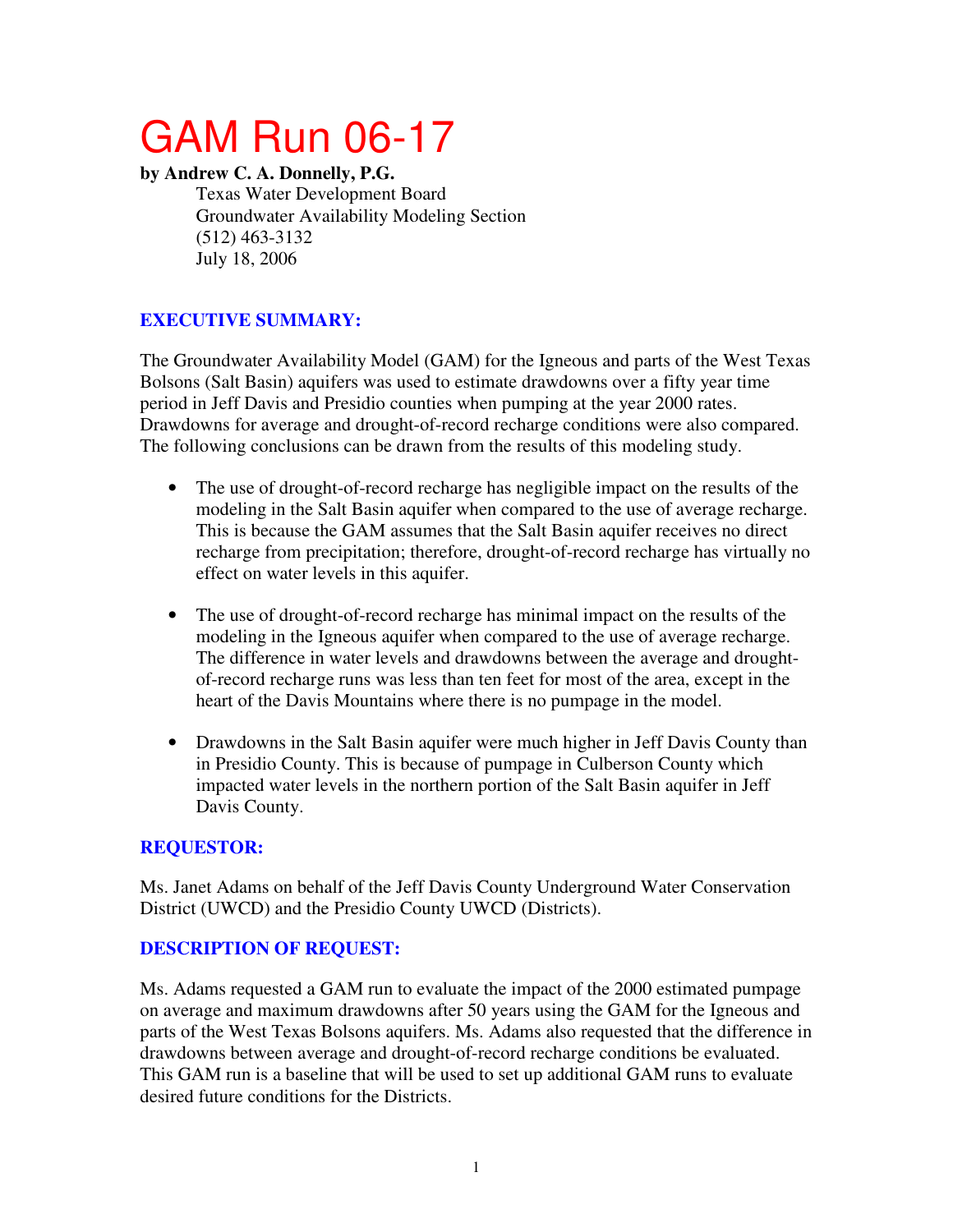#### **METHODS:**

To determine the impact of the 2000 estimated pumping on drawdowns in Jeff Davis and Presidio counties, we used the GAM for the Igneous and parts of the West Texas Bolsons aquifers. The portions of the West Texas Bolsons aquifer included in the GAM are Wildhorse Flat, Michigan Flat, Ryan Flat, and Lobo Flat and are locally referred to as being part of the Salt Basin aquifer. To avoid confusion with other parts of the West Texas Bolsons aquifer, we refer to the West Texas Bolsons aquifer in this GAM as the Salt Basin aquifer in this report. We used both average and drought-of-record recharge for the runs. The water levels in the year 2000 were used as the baseline or reference point to calculate water level declines or increases in the predictive simulation. The year 2000 pumpage, both the volume and spatial distribution, remained constant throughout the predictive simulation.

#### **PARAMETERS AND ASSUMPTIONS:**

- See Beach and others (2004) for assumptions and limitations of the GAM for the Igneous and West Texas Bolsons aquifers.
- The mean absolute error (a measure of the difference between simulated and actual water levels during model calibration) in the entire GAM for the period of 1990 to 2000 is 64 feet, or four percent of the range of measured water levels (Beach and others, 2004).
- The model includes three layers, representing the Salt Basin aquifer (Layer 1), the Igneous aquifer (Layer 2), and the underlying Cretaceous and Permian units (Layer 3).
- We simulated a 50-year time period for the predictive model run.
- We used both average annual recharge based on recharge determined through the calibration of the transient model covering the years 1950 to 2000 and the drought-of-record recharge. The drought-of-record recharge consists of 43 years of average recharge followed by seven years of recharge representing the droughtof-record. The drought-of-record for this region was defined as the years 1951 to 1957, where precipitation was 42 to 80 percent of normal, averaging 65 percent of normal (Beach and others, 2004).
- The GAM uses the MODFLOW recharge package to model both recharge from alluvial fans/stream beds and precipitation. It is assumed that precipitation recharge directly to the Salt Basin aquifer is zero; therefore, all recharge included in the recharge package to Layer 1 is from alluvial fan/stream bed infiltration. Recharge applied with the recharge package to the Igneous aquifer (Layer 2) is both direct precipitation recharge and alluvial fan/stream bed recharge.
- Pumpage is included in the model for all three layers, although pumpage in Layer 3, representing the underlying Cretaceous and Permian units, is minimal, and only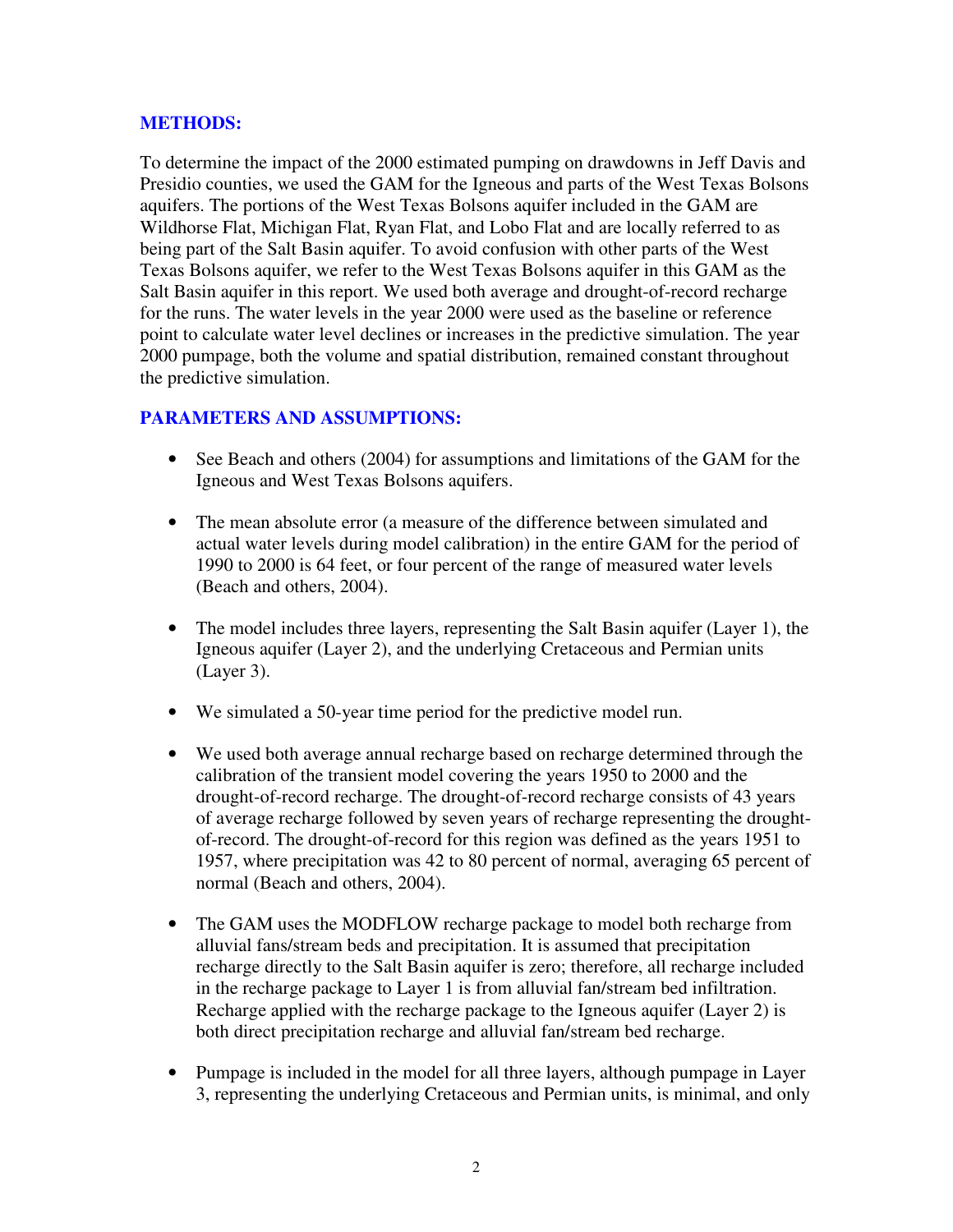occurs in Jeff Davis County on the northeastern margins of the aquifer. No pumpage is present in Presidio County from Layer 3 in the model.

- Pumpage for each year of the 50-year predictive model run was the estimated historic pumpage for the year 2000. Historic pumpage for Jeff Davis County is shown in Figure 1, and for Presidio County in Figure 2. This scenario assumes no changes to the amount of groundwater used in response to recharge conditions or in the distribution pattern of wells over the 50-year predictive simulation.
- The GAM includes pumpage representing rural domestic, municipal, industrial, irrigation, and livestock uses.
- The GAM uses the MODFLOW drain package to simulate discharge to streams and springs. Drains are included in both the Salt Basin aquifer and Igneous aquifer layers of the model. Drains were used as a simplified approach that allowed water to be removed from the groundwater system but do not allow water to flow in the stream to downstream locations that would then recharge the aquifer (Beach and others, 2004). Streams in the region are intermittent. Drain parameters were held at conditions representing the year 2000 stress period for the predictive simulations.
- The GAM uses the MODFLOW general-head boundaries (GHB) package to simulate cross-formational flow into and out of layer 3, which represents the Cretaceous and Permian units underlying the Igneous aquifer. GHB parameters were held at conditions representing the year 2000 stress period for the predictive simulations.
- The GAM uses the MODFLOW evapotranspiration package (ET) to simulate discharge of water due to evaporation and transpiration. ET parameters were held at conditions representing the year 2000 stress period for the predictive simulations.

#### **RESULTS:**

The Salt Basin aquifer is present in limited extent in both Jeff Davis and Presidio counties (Figure 3). Active cells in the GAM do not cover the entire extent of the Salt Basin aquifer due to the relatively small saturated thicknesses in these areas, generally less than 50 feet (Beach and others, 2004). Initial (2000) water levels range from approximately 4,500 feet above mean sea level at the southern end of Ryan Flat to less than 3,900 feet above mean sea level where Ryan Flat crosses the Jeff Davis-Culberson county line (Figure 4). As shown in Figure 4, portions of the aquifer were dry at the start of all of the predictive model runs (black cells are dry areas). In MODFLOW, when the water level in a model cell falls below the bottom of the cell, the cell goes dry. Because the cell no longer has water in it, MODFLOW turns the cell off. When a cell goes dry, the model is indicating that there is not enough water flowing into the cell (for example, recharge) or there is too much water being removed from the cell (for example, pumping) to keep water in the cell. If pumping is the primary factor, the model is saying that the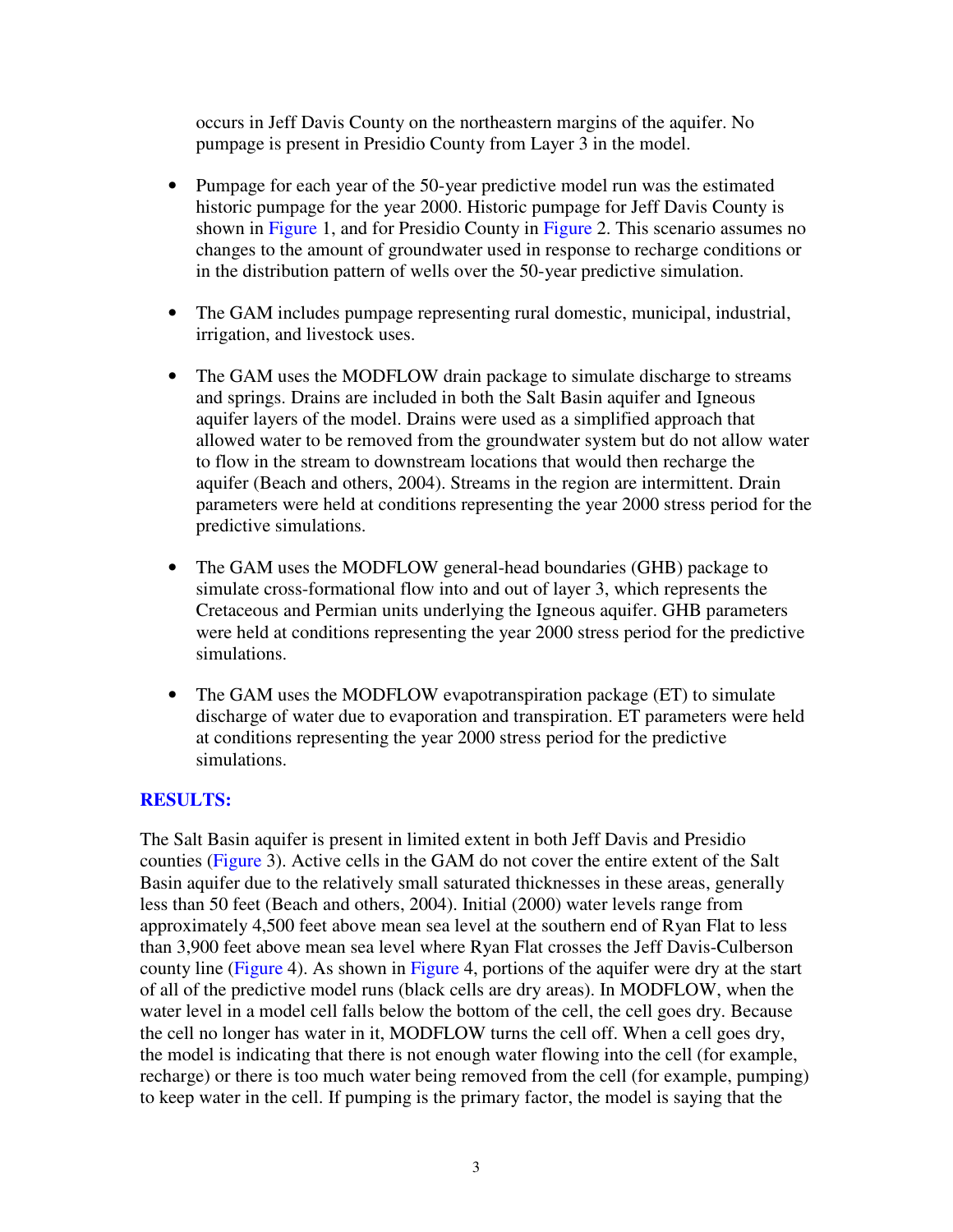pumping may be too great for the aquifer in this area. When MODFLOW shuts a cell off, that cell is off for the rest of the simulation unless the rewetting option is used. However, the MODFLOW rewetting option is difficult to use, and it is usually better to identify why the cell went dry and address the causes rather than use the rewetting option. In reality, the aquifer will probably not go dry because pumping will become uneconomical before the aquifer goes dry in any particular area. However, the GAM is suggesting that these areas may experience water supply problems sometime in the next 50 years.

Water levels in the Salt Basin aquifer after 50 years of pumping using the 2000 estimated pumpage and average recharge are shown in Figure 5, and the drawdown from 2000 to 2050 is shown in Figure 6. These figures indicate that drawdowns are between 0 and 60 feet over the 50-year predictive model run. Water-level declines were the smallest in the southern end of the aquifer in Presidio County and were the greatest at the Jeff Davis-Culberson county border. This is due to the large amount of pumpage included in the 2000 estimated pumpage in Culberson County.

Water levels and drawdowns in the Salt Basin aquifer were virtually identical when using the drought-of-record pumpage compared to average recharge. Differences in drawdowns between average and drought-of-record recharge are shown in Figure 7. This figure indicates that for most of the Salt Basin area the differences are negligible (less than one foot). This is because the GAM assumes that the Salt Basin aquifer receives no direct recharge from precipitation. The only locations where some difference between average and drought-of-record recharge can be observed are discrete points where alluvial fan/streambed recharge is added.

Average and maximum water-level drawdowns in the Salt Basin aquifer for both average and drought-of-record recharge are summarized in Table 1. As indicated in this table, differences in drawdowns between average and drought-of-record recharge is small. The drawdown in the Salt Basin aquifer in Jeff Davis County is much higher than in Presidio County, with an average drawdown for the county of approximately 23 feet and a maximum of more than 60 feet. This is due to the impact of pumpage included in Culberson County in the year 2000 estimated pumpage data set in this aquifer. If this pumpage were not present, drawdowns in Jeff Davis County would probably be similar to those in Presidio County.

The Igneous aquifer is present in much of Jeff Davis and Presidio counties (Figure 8). Initial (2000) water levels range from nearly 6,000 feet above mean sea level in the Davis Mountains to less than 3,000 feet above mean sea level in southern Presidio County (Figure 9). As shown in this figure, portions of the aquifer were dry at the start of all of the predictive model runs (black cells are dry areas).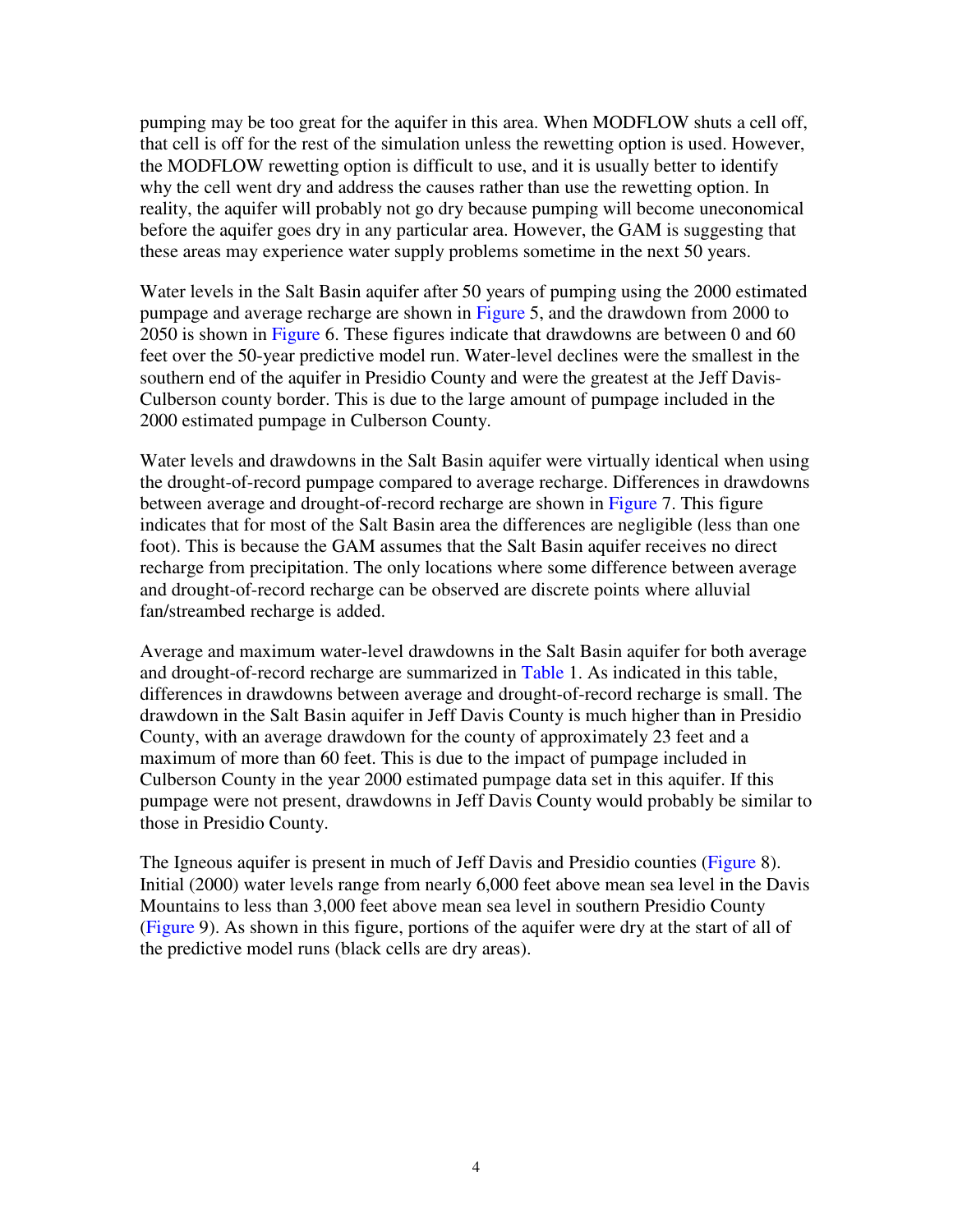Table 1. Average and maximum water-level drawdowns in the Salt Basin aquifer in Jeff Davis and Presidio counties from 2000 to 2050 when pumping at the year 2000 rates and using average and drought-of-record recharge.

|                                       | <b>Average recharge</b> | <b>Drought-of-record</b><br>recharge |
|---------------------------------------|-------------------------|--------------------------------------|
| Average drawdown in Jeff Davis County | $23.0$ feet             | $23.1$ feet                          |
| Maximum drawdown in Jeff Davis County | $60.5$ feet             | $60.5$ feet                          |
| Average drawdown in Presidio County   | 6.8 feet                | 7.4 feet                             |
| Maximum drawdown in Presidio County   | 17.4 feet               | 17.9 feet                            |

Water levels in the Igneous aquifer after 50 years of pumping using the year 2000 estimated pumpage are shown in Figure 10, and the drawdown from 2000 to 2050 is shown in Figure 11. These figures indicate that water levels decline very little over the 50-year predictive model run over most of the two county area. Drawdowns are less than ten feet throughout most of Jeff Davis and Presidio counties. Higher drawdowns are observed in Jeff Davis County near the Culberson County line due to pumpage included in Culberson County in the year 2000 estimated pumpage. Drawdowns between ten and twenty feet can also be seen near the Jeff Davis-Presidio-Brewster county intersection. Some areas in Jeff Davis and Presidio counties show an increase (recovery) in water levels over the 50-year predictive model run. This is due to higher amounts of pumpage during the historic model run in the mid-1970s to early 1980s compared to pumpage in the year 2000 (Figure 1), which was used in the predictive model runs. This is especially notable in an area in south-central Jeff Davis County, where more than forty feet of recovery of water levels is projected to occur.

Drawdowns from 2000 to 2050 when using the drought-of-record recharge are shown in Figure 12. This figure indicates that the use of drought-of-record recharge results in similar drawdowns as using average recharge for most of the study area. Differences between average and drought-of-record recharge simulations are shown in Figure 13. Additional drawdowns when using drought-of-record recharge are less than ten feet for most of Jeff Davis and Presidion counties. Additional drawdowns of more than ten feet can be observed in the mountainous portions of the Davis Mountains where no pumpage is located, and around discrete points where alluvial fan/streambed recharge occurs.

Average and maximum drawdowns in the Igneous aquifer for both average and droughtof-record recharge are summarized in Table 2 below. As indicated in this table, differences between average and drought-of-record recharge is only a few feet. The large difference in the maximum drawdown in Presidio County is an artifact of the use of the MODFLOW recharge package to model water entering the aquifer from alluvial fan/streambed recharge, and is restricted to only two cells. The average drawdown is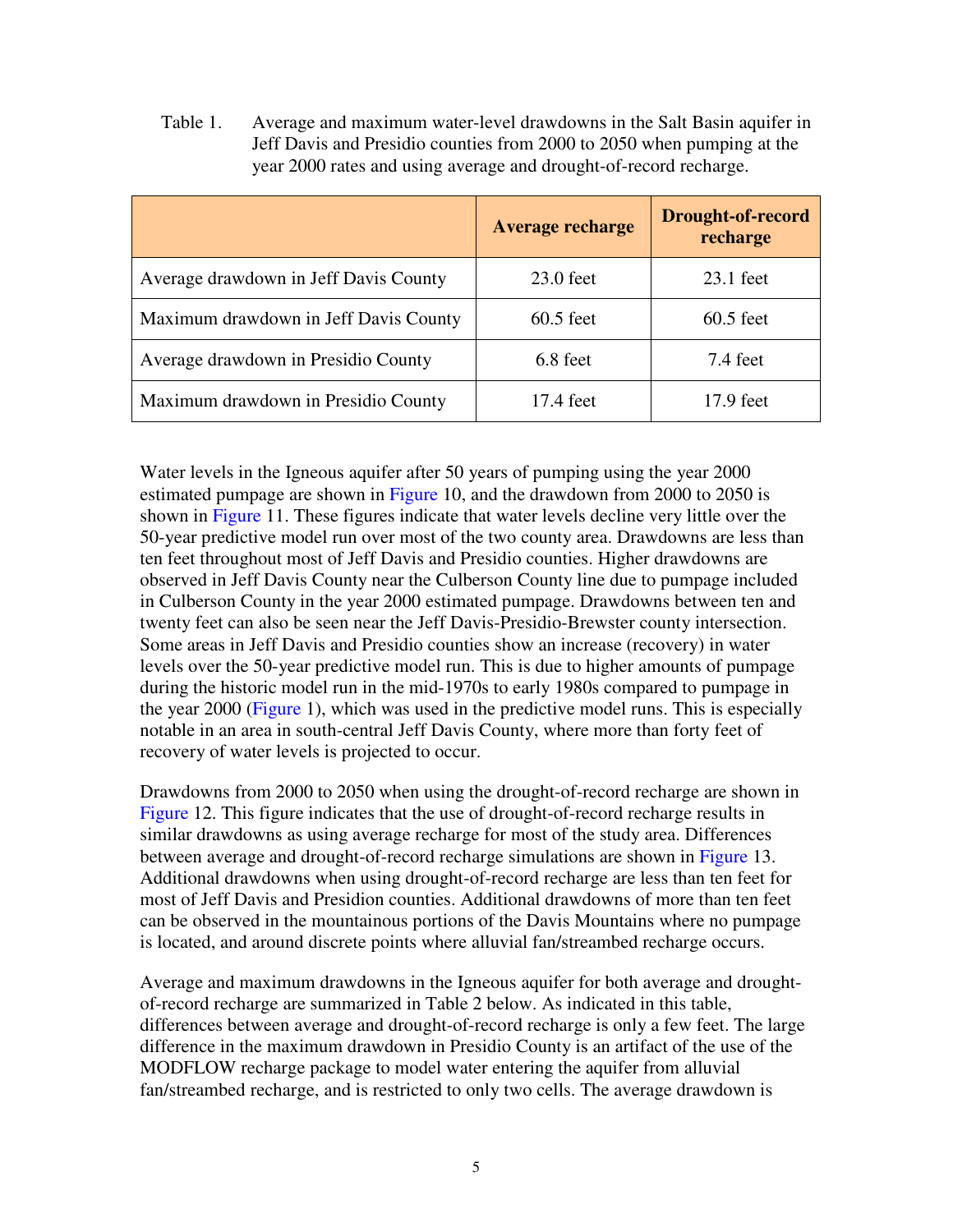more reflective of the difference between average and drought-of-record recharge in Presidio County.

It should be noted that the GAM is a regional model with a grid spacing of a half mile. Drawdowns and recovery of water levels are averaged over this distance. Therefore, the drawdown observed at a particular well may actually be higher or lower due to the spatial scale of the model. Noting the trends in the water levels, as opposed to the exact values described in this report, is important to remember.

Table 2. Average and maximum water-level drawdowns in the Igneous aquifer in Jeff Davis and Presidio counties from 2000 to 2050 when pumping at the year 2000 rates and using average and drought-of-record recharge.

|                                       | Average recharge | <b>Drought-of-record</b><br>recharge |
|---------------------------------------|------------------|--------------------------------------|
| Average drawdown in Jeff Davis County | 3.9 feet         | $9.5$ feet                           |
| Maximum drawdown in Jeff Davis County | $65.4$ feet      | $67.1$ feet                          |
| Average drawdown in Presidio County   | 2.9 feet         | 4.6 feet                             |
| Maximum drawdown in Presidio County   | 17.6 feet        | 55.5 feet $*$                        |
| *                                     |                  |                                      |

\* The high maximum drawdown for the drought-of-record in Presidio County is an artifact of the use of the MODFLOW recharge package for alluvial fan/streambed recharge.

## **REFERENCES:**

Beach, J. A., Ashworth, J. B., Finch, Jr., S. T., Chastain-Howley, A., Calhoun, K., Urbanczyk, K. M., Sharp, J. M., and Olson, J., 2004, Groundwater availability model for the Igneous and parts of the West Texas Bolsons (Wild Horse Flat, Michigan Flat, Ryan Flat and Lobo Flat) aquifers: Contract report to the Texas Water Development Board, 208 p.



The seal appearing on this document was authorized by Andrew C.A. Donnelly, P.G. 737, on July 18, 2006.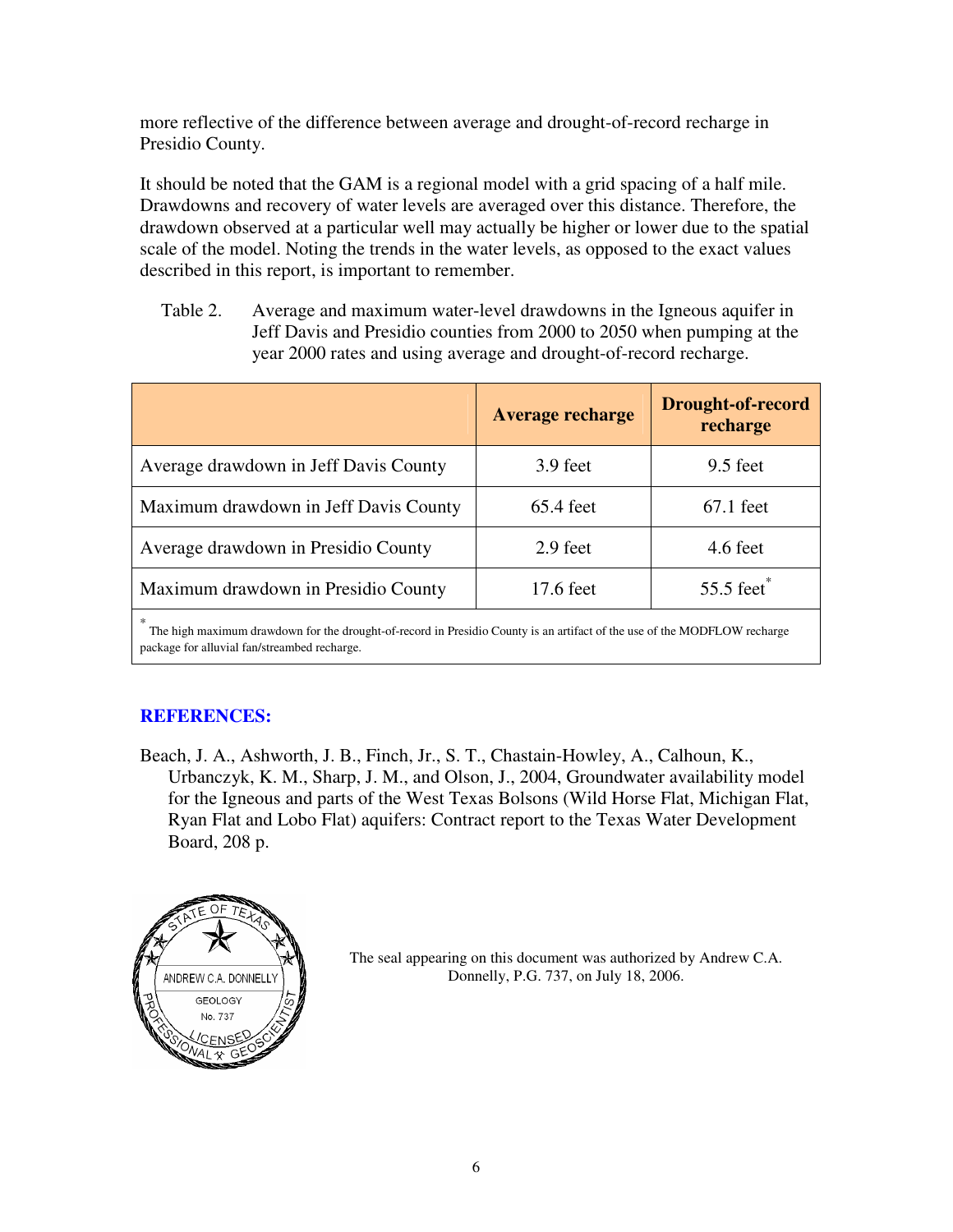



Figure 1. Annual historic pumpage in Jeff Davis County from a) the Salt Basin aquifer and b) the Igneous aquifer.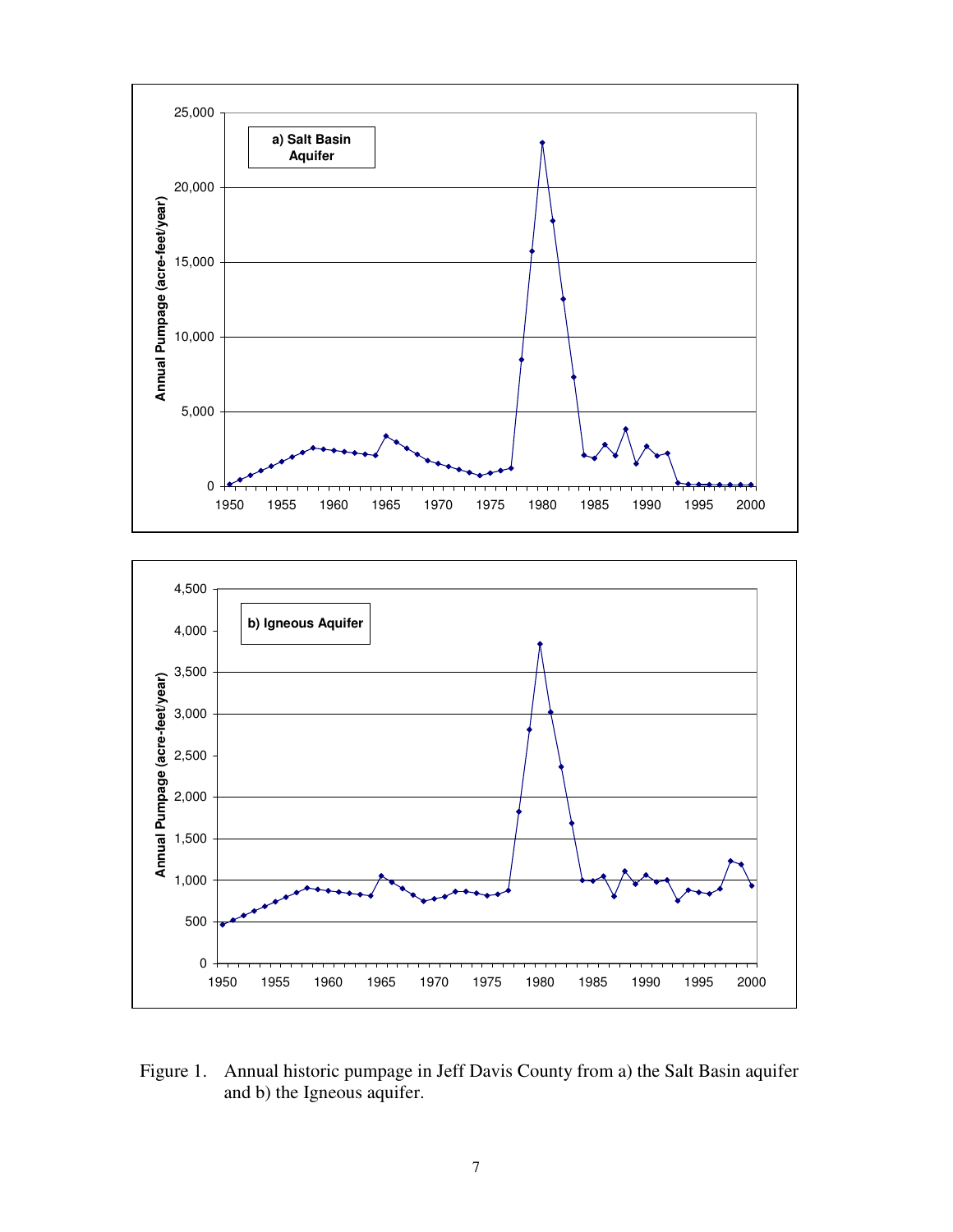



Figure 2. Annual historic pumpage in Presidio County from a) the Salt Basin aquifer and b) the Igneous aquifer.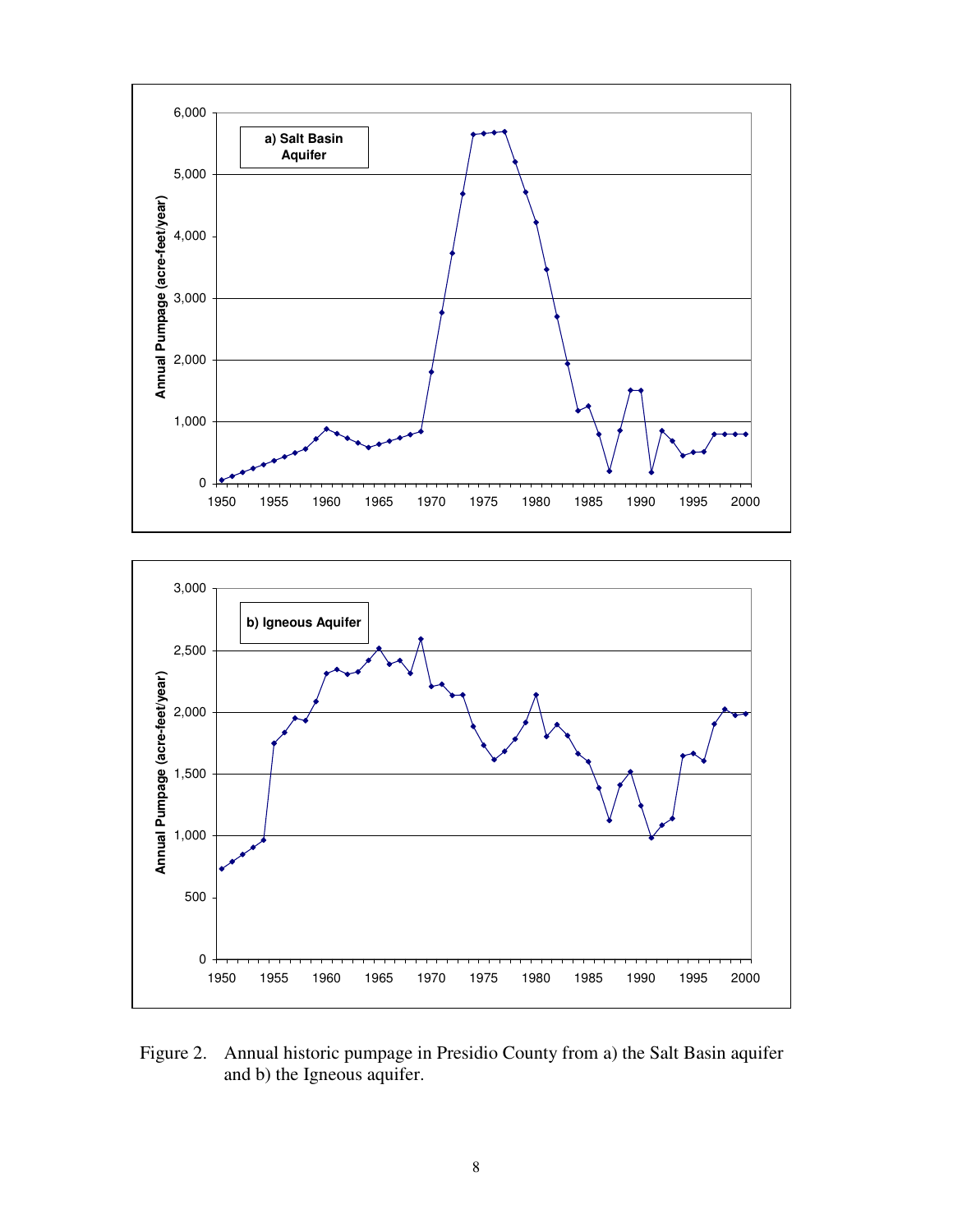

Figure 3. Extent of the Salt Basin aquifer in the GAM. Model cells in red are active cells that contain pumpage in 2000. Model cells in white are active cells without pumpage. The actual extent of the Salt Basin aquifer is shown in tan.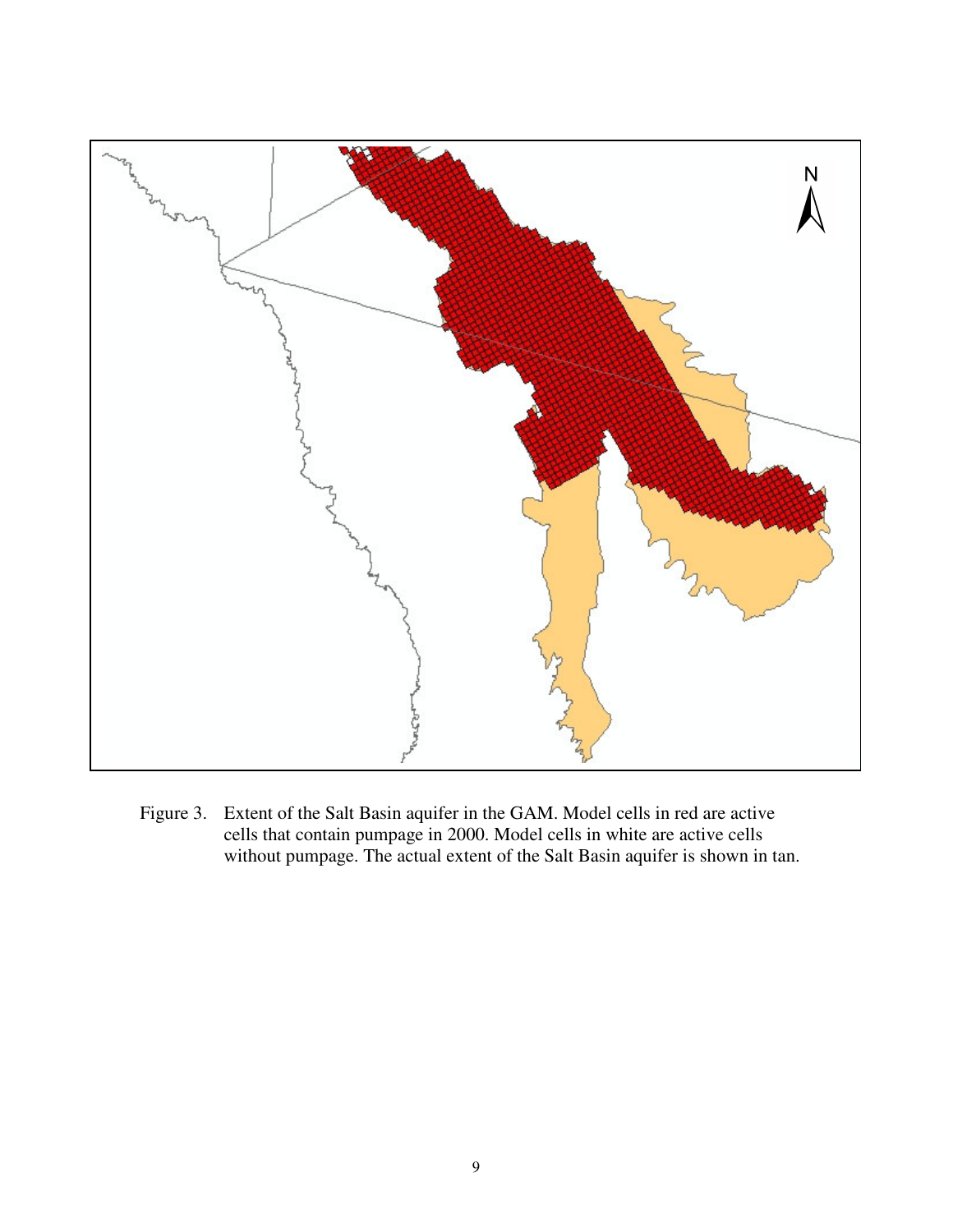

Figure 4. Initial water levels in the Salt Basin aquifer in the year 2000. Contour interval is 10 feet. Black areas are where the GAM showed the aquifer is dry.



Figure 5. Water levels in the Salt Basin aquifer after 50 years of pumping using the 2000 estimated pumpage with average recharge. Contour interval is 10 feet. Dry model cells in the model run are shown in black.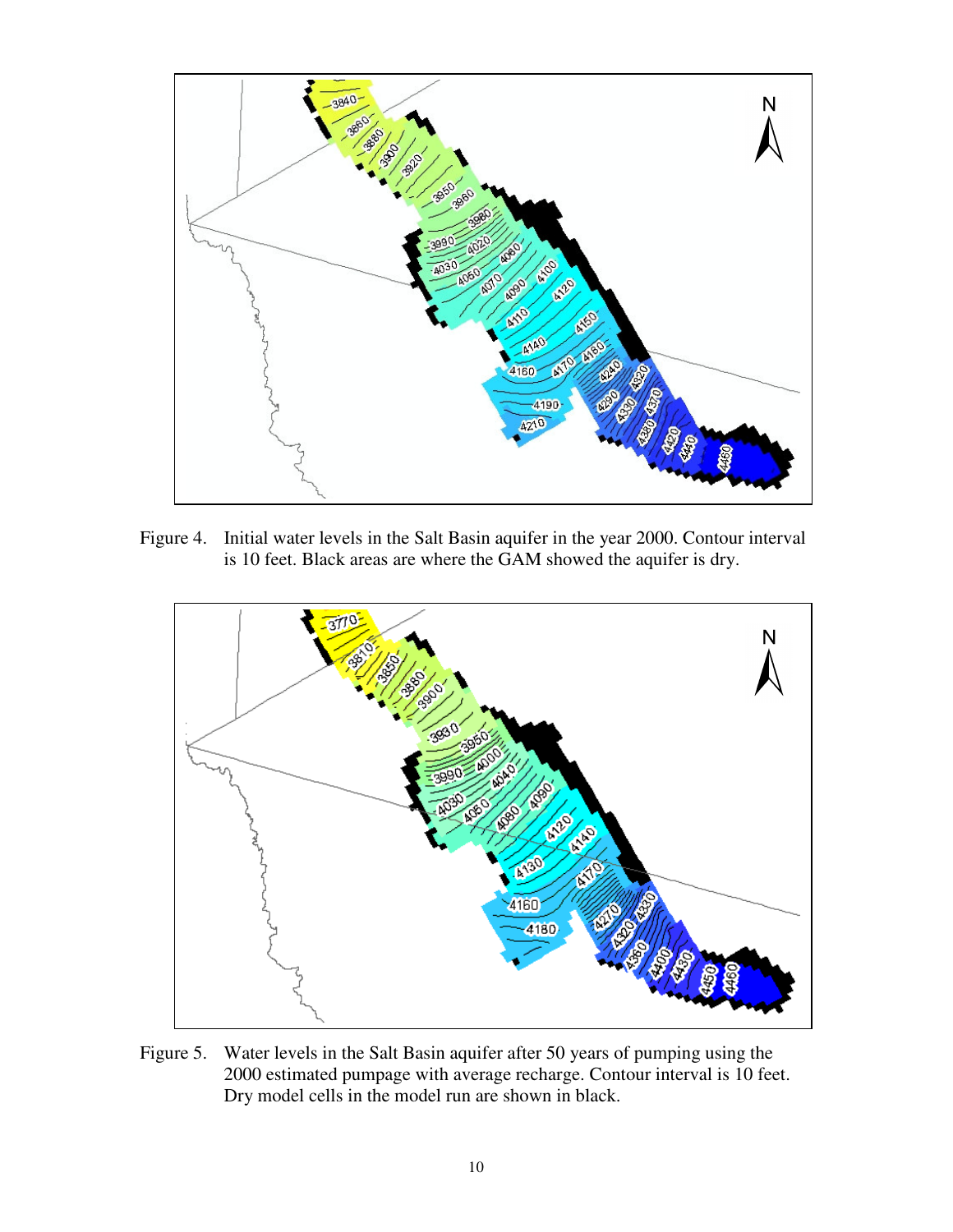

Figure 6. Drawdowns in the Salt Basin aquifer after 50 years of pumping using the year 2000 estimated pumpage with average recharge. Contour interval is 5 feet. Dry model cells in the model run are shown in black.



Figure 7. Difference in drawdowns in the Salt Basin aquifer after 50 years of pumpage when using average compared to drought-of-record recharge. The difference is minimal in most of the study area. The only locations with significant differences are at discrete points where alluvial fan/streambed recharge is added to the Salt Basin aquifer. Contour interval is 1 foot.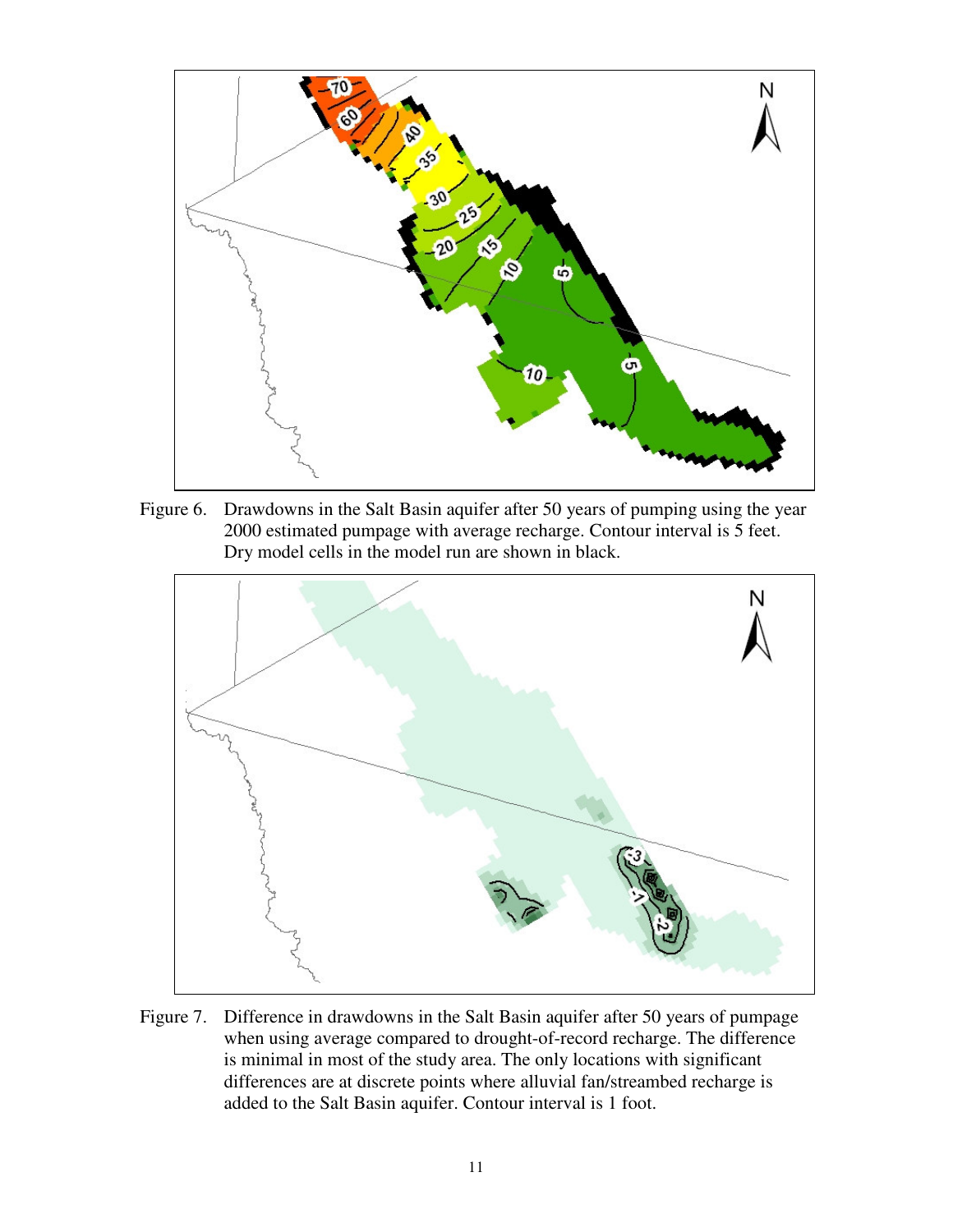

Figure 8. Extent of the Igneous aquifer in the GAM. Model cells in red are active cells that contain pumpage in 2000. Model cells in white are active cells without pumpage. The scale of this figure makes it difficult to see individual model cells.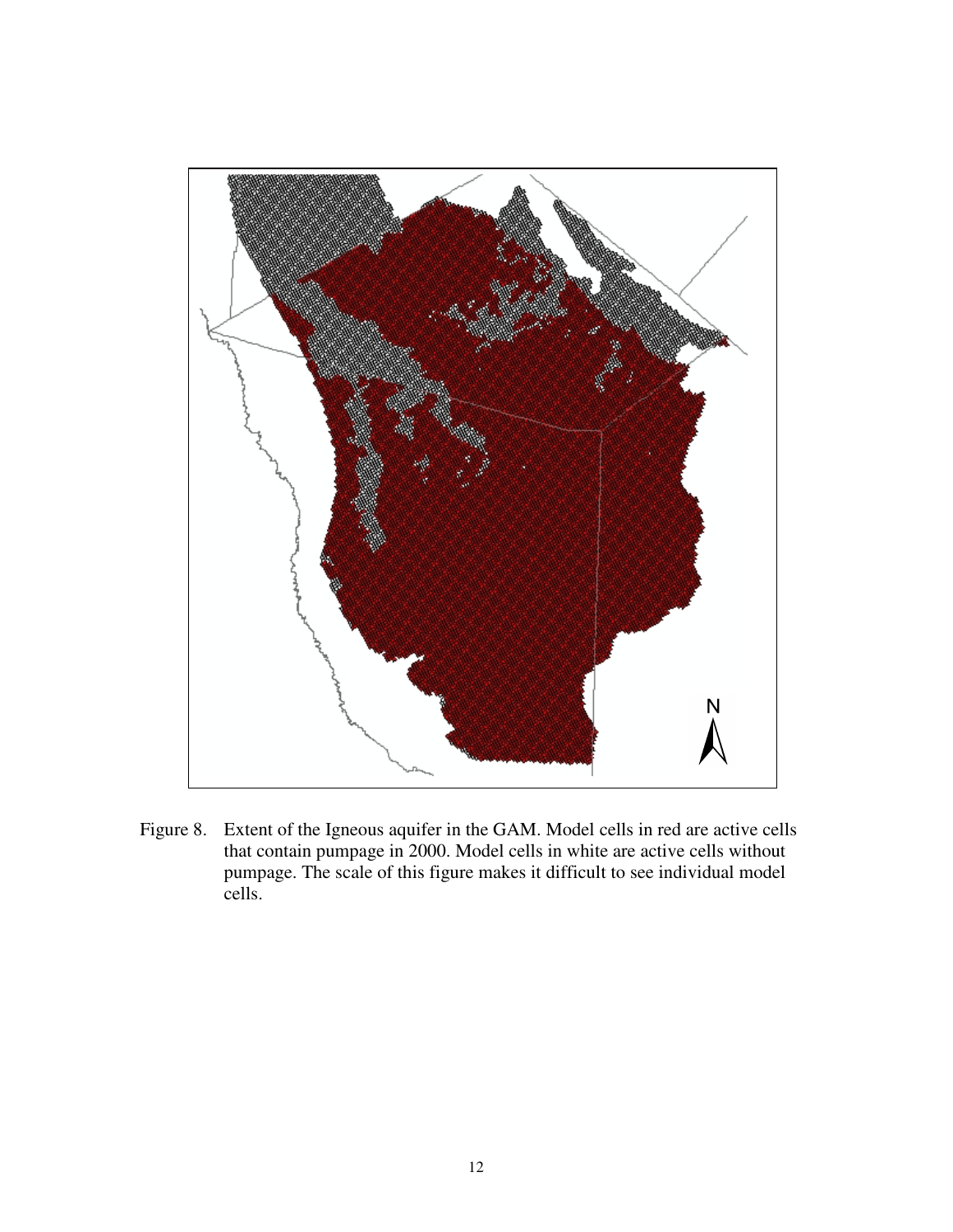

Figure 9. Initial water levels in the Igneous aquifer in the year 2000. Contour interval is 100 feet. Black areas are where the GAM showed the aquifer is dry.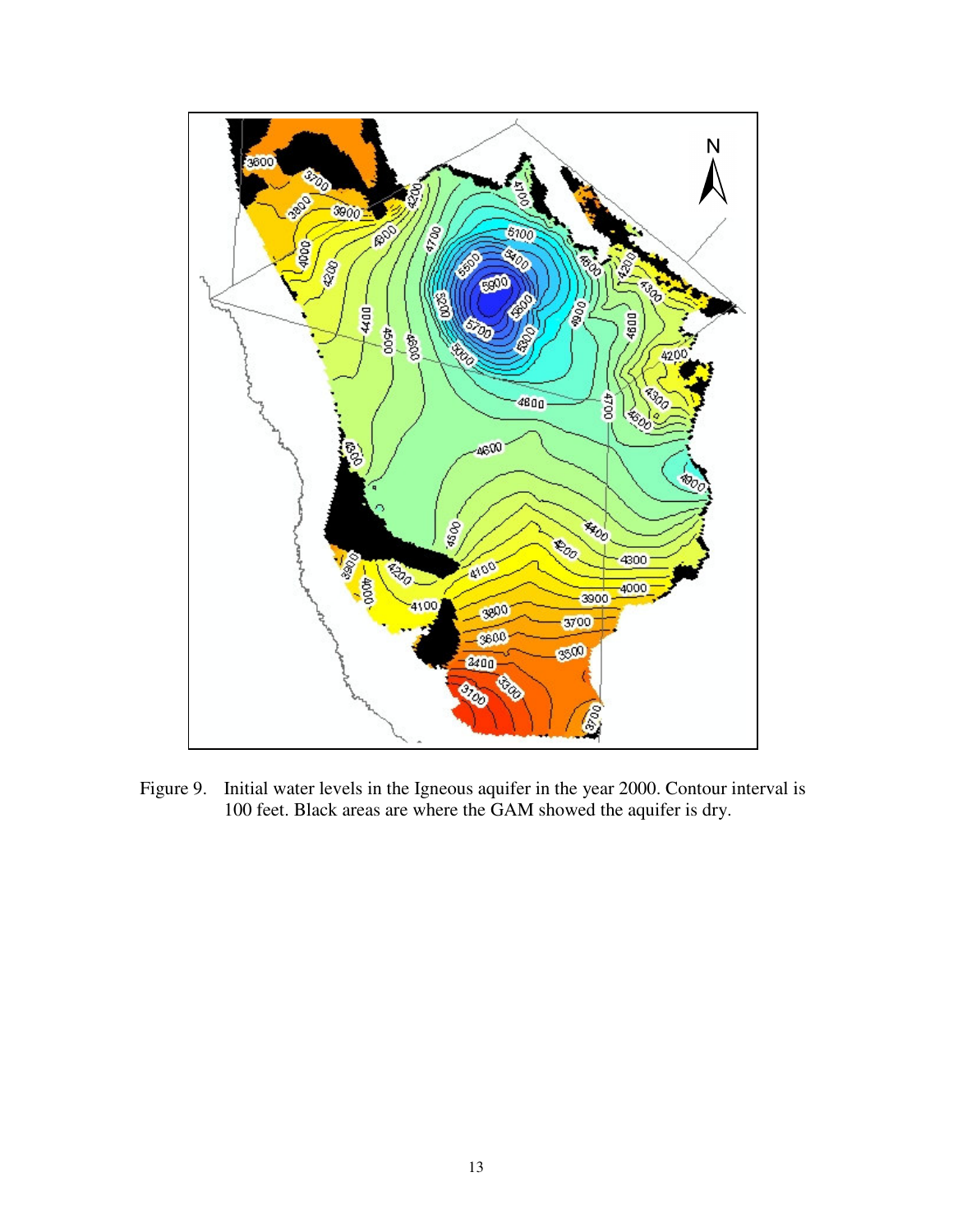

Figure 10. Water levels in the Igneous aquifer after 50 years of pumping using the 2000 estimated pumpage with average recharge. Contour interval is 100 feet. Dry model cells in the model run are shown in black.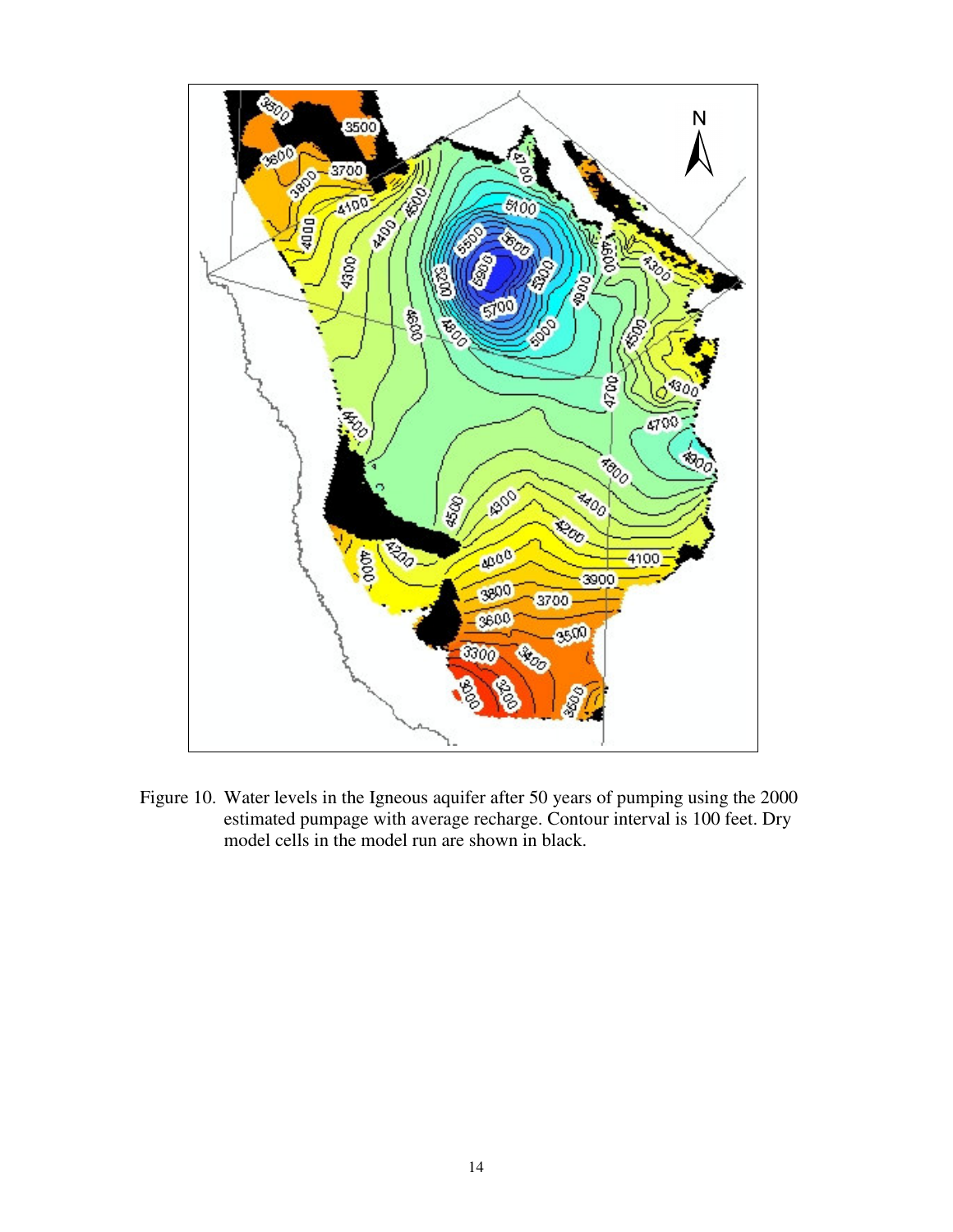

Figure 11. Drawdowns in the Igneous aquifer after 50 years of pumping using the 2000 estimated pumpage with average recharge. Contour interval is 10 feet. Areas in green are showing recovery (and therefore have negative drawdowns); areas in yellow and orange are showing drawdown. Dry model cells in the model run are shown in black.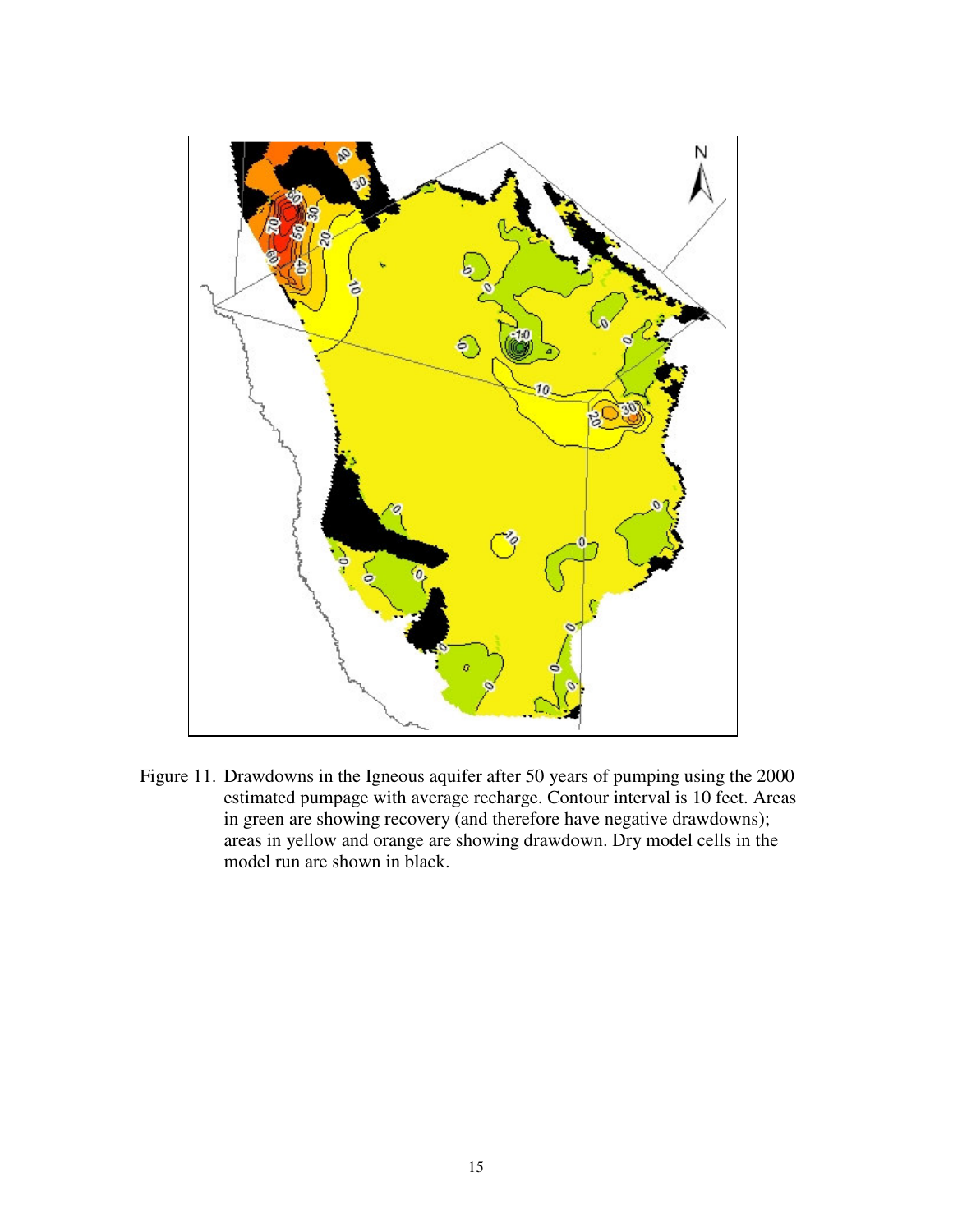

Figure 12. Drawdowns in the Igneous aquifer after 50 years of pumping using the 2000 estimated pumpage with drought-of-record recharge. Contour interval is 10 feet. Areas in green are showing recovery (and therefore have negative drawdowns); areas in yellow and orange are showing drawdown. Dry model cells in the model run are shown in black.